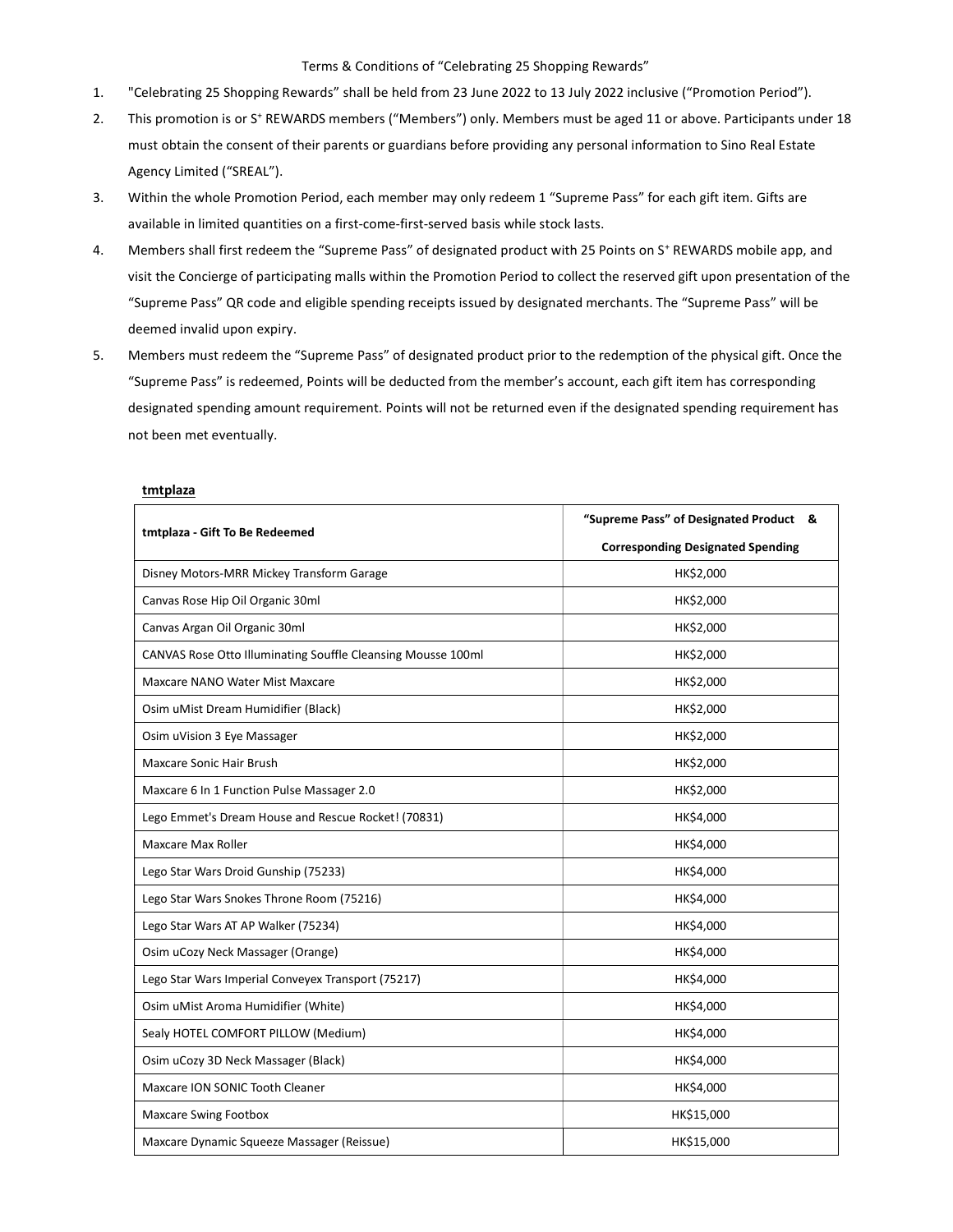## Olympian City

| <b>Olympian City - Gift To Be Redeemed</b>                                    | "Supreme Pass" of Designated Product &   |
|-------------------------------------------------------------------------------|------------------------------------------|
|                                                                               | <b>Corresponding Designated Spending</b> |
| OGAWA OE6001 Nano Ion Steamer                                                 | HK\$2,000                                |
| OGAWA OM1128 ezCurve InFra Shaping Massage Belt (Purple)                      | HK\$2,000                                |
| <b>CASA-V Comfort Wool Pillow</b>                                             | HK\$2,000                                |
| Sweat Float Back Brace (S Size)                                               | HK\$2,000                                |
| OGAWA OY0203 Illuminated Cosmetic Mirror                                      | HK\$2,000                                |
| OGAWA OL0101 Vibrating Leg Massager (Pink)                                    | HK\$2,000                                |
| Récolte Tanto RPF-2 1.9L Pot Duo (Pink)                                       | HK\$4,000                                |
| Récolte RHB-1 Handy Blender Slim Plus (Red)                                   | HK\$4,000                                |
| Récolte RAO-1 Air Oven (Red)                                                  | HK\$4,000                                |
| Cristel PRDGM High Density Wood Cutting Board                                 | HK\$4,000                                |
| OGAWA OL1399 Cordless Massage Cushion (Pink)                                  | HK\$4,000                                |
| OGAWA OE0999 Eye Massager 2.0                                                 | HK\$4,000                                |
| Samsung Galaxy S20 5G (12+128GB) (Cosmic Gray)                                | HK\$15,000                               |
| ITSU Pandora+ Massage Chair (Brown)                                           | HK\$20,000                               |
| OGAWA OF2004 OmKnee 2 (Ashwood)                                               | HK\$20,000                               |
| Sealy The Hotel Elegance Mattress (137cm x 190cm) (delivery fee not included) | HK\$20,000                               |
| Dyson Re-engineered V11™ Absolute, Stick Vacuum Cleaner                       | HK\$30,000                               |
| Dyson Pure Hot+Cool Cryptomic™ HP06 Purifier (White Gold) / (Gunmetal Bronze) | HK\$30,000                               |

## **Citywalk**

| Citywalk - Gift To Be Redeemed                     | "Supreme Pass" of Designated Product &   |
|----------------------------------------------------|------------------------------------------|
|                                                    | <b>Corresponding Designated Spending</b> |
| Diamond 200ml Insulated Bottle (1 pc)              | HK\$2,000                                |
| Japan SP SAUCE plastic sealed storage jar (1300ml) | HK\$2,000                                |
| Japan SP SAUCE plastic sealed storage jar (2000ml) | HK\$2,000                                |
| récolte fête RPD-3 Pot Duo                         | HK\$4,000                                |
| récolte Home BBQ                                   | HK\$4,000                                |
| <b>ITSU - The Hando</b>                            | HK\$4,000                                |
| OGAWA Mobile Shiatsu QT                            | HK\$4,000                                |
| Medisana Blood Pressure Monitor                    | HK\$4,000                                |
| MaBelle 14K/585 White Color Gold Earrings (1 pair) | HK\$15,000                               |
| Fissler 3 combo set                                | HK\$15,000                               |
| HAPPY CALL Double Pan Compact Jumbo Grill          | HK\$15,000                               |
| OGAWA Shoulder Knead                               | HK\$15,000                               |
| OGAWA REFRESH Gun                                  | HK\$15,000                               |
| OGAWA Omknee 2                                     | HK\$20,000                               |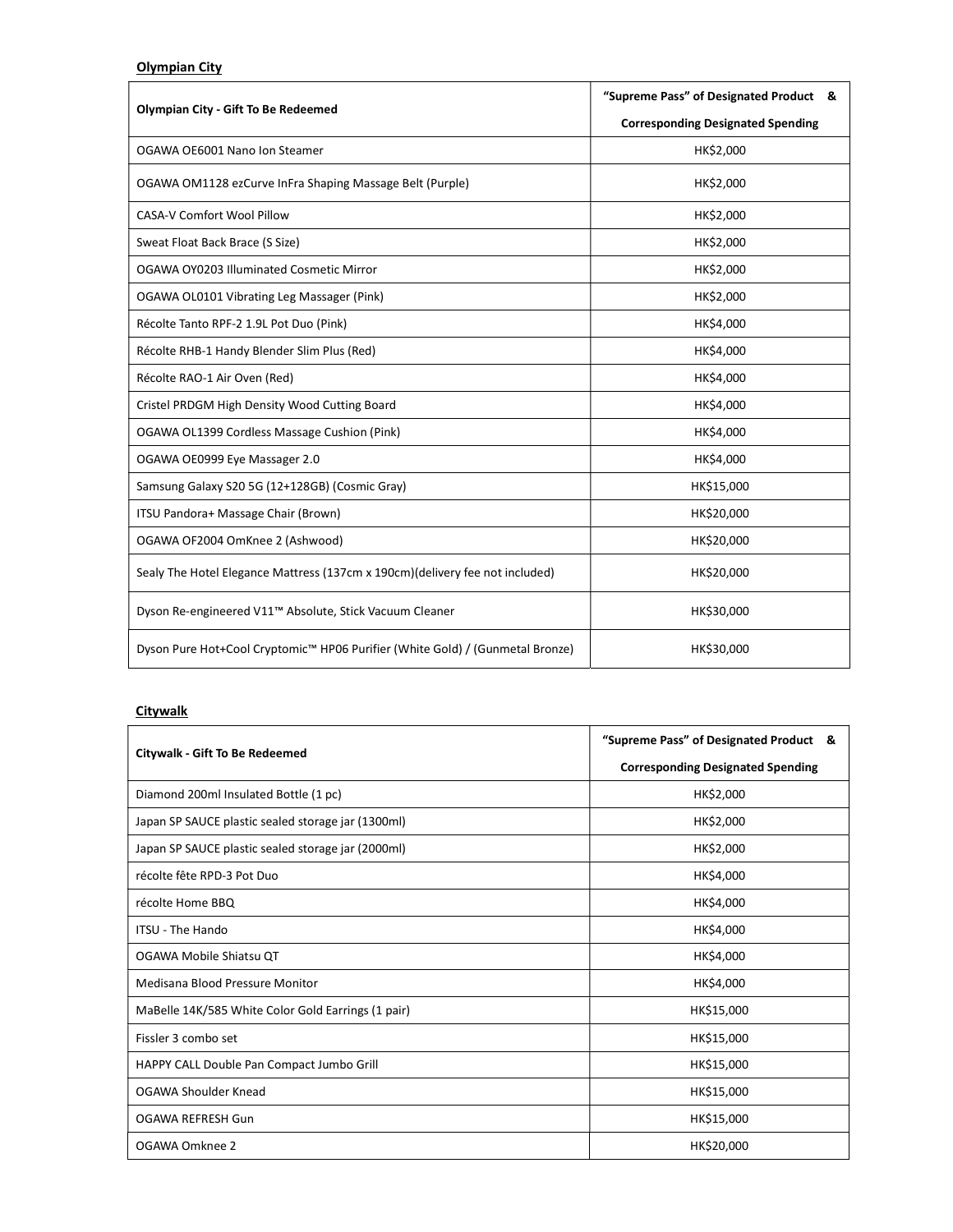| ITSU Pandora | HK\$20,000 |
|--------------|------------|
| OGAWA Mysofa | HK\$50,000 |

- 6. Members shall present max. 3 machine-printed receipts issued by different designated merchants of the same participating mall within the Promotion Period. Two or more receipts issued by the same merchant will not be accepted.
- 7. Members shall visit the designated locations within stated period to collect the gift, or the redemption will be deemed invalid and no compensation or return of Points will be made.
- 8. The designated spending must be made at merchants which are entitled to S<sup>+</sup> REWARDS Points registration at participating malls. For the list of applicable merchants and terms and conditions of Points registration, please visit S<sup>+</sup> REWARDS website or mobile app.
- 9. Customers are required to present their own original machine-printed receipt(s) from merchant(s), electronic payment slip(s)/ transaction recorded in relevant Mobile App, and corresponding credit card(s)/ EPS card(s)/debit card(s)/Octopus card(s) used for the spending in order to join the promotion. The spending amount on machine-printed receipt(s) must be the same as electronic payment slip(s). Splitting payment by different credit cards/ electronic payment devices is NOT accepted. Staff of participating malls has the right to make any marks on all receipts used for any redemption and these receipts are not eligible for other offers or redemptions (Expect for free parking, S<sup>+</sup> REWARDS Point registration and others).
- 10. Each set of eligible sales receipt and corresponding electronic payment receipt can only be registered once and cannot be used in conjunction with other promotions or offers, except for S<sup>+</sup> REWARDS Points registration and free parking offers. Members can accumulate and register up to a maximum of HK\$10,000 in spending via electronic payments per day. S<sup>+</sup> REWARDS Points registration is subject to terms and conditions, please refer to S<sup>+</sup> REWARDS website for details.
- 11. No alteration to the receipt(s) is/are allowed once receipt(s) are registered. All receipts used for registration are NOT eligible for refund from the merchant(s).
- 12. All receipts for the redemption must be complete original computer-printed receipt(s) without any damage issued by relevant merchant(s) within the Promotion Period. Each receipt must clearly show the name of merchant(s) and the date of issue. The following receipt(s) are not acceptable for this promotion, cash, handwritten, photocopied, casual leasing, bank, estate agent, add-value transactions and charges (including Octopus card, parking, tuition, telephone, merchant prepaid cards etc.), clinic(s)/ purchase of tickets, Gold Saving Club payment, purchase or consumption paid by cash coupon(s)/gift voucher(s)/cake shop coupon(s)/merchant pre-paid cards, and any re-printed computer-printed receipts.
- 13. Online spending or payment is not applicable to this promotion (Except for purchasing movie tickets online).
- 14. For receipt(s) of deposit payment, only the value of deposit and/ or the actual amount paid will be calculated, excluding outstanding payment, for the purpose of this promotion. Total spending refers to the net spending after deducting any point(s) and discount(s) from credit card, EPS, Octopus card or membership card.
- 15. Staff of participating malls shall have the right to take electronic copy of each receipt and election payment slip for redemption or participation in promotion activity and keep them for audit purpose.
- 16. All rewards are not for sale, non-exchangeable for cash and/or other gifts, and are non-returnable.
- 17. SREAL shall not be liable for any lost, mistakenly used, or damaged items, including any such incidents caused by network or telephone failures or problems, technical errors or any other reasons, which shall not be attributable to any fault of SREAL.
- 18. All receipt(s) for registration must be verified and validated by staff of participating malls who has absolute right to reject any receipt if the authenticity of the receipt is in doubt.